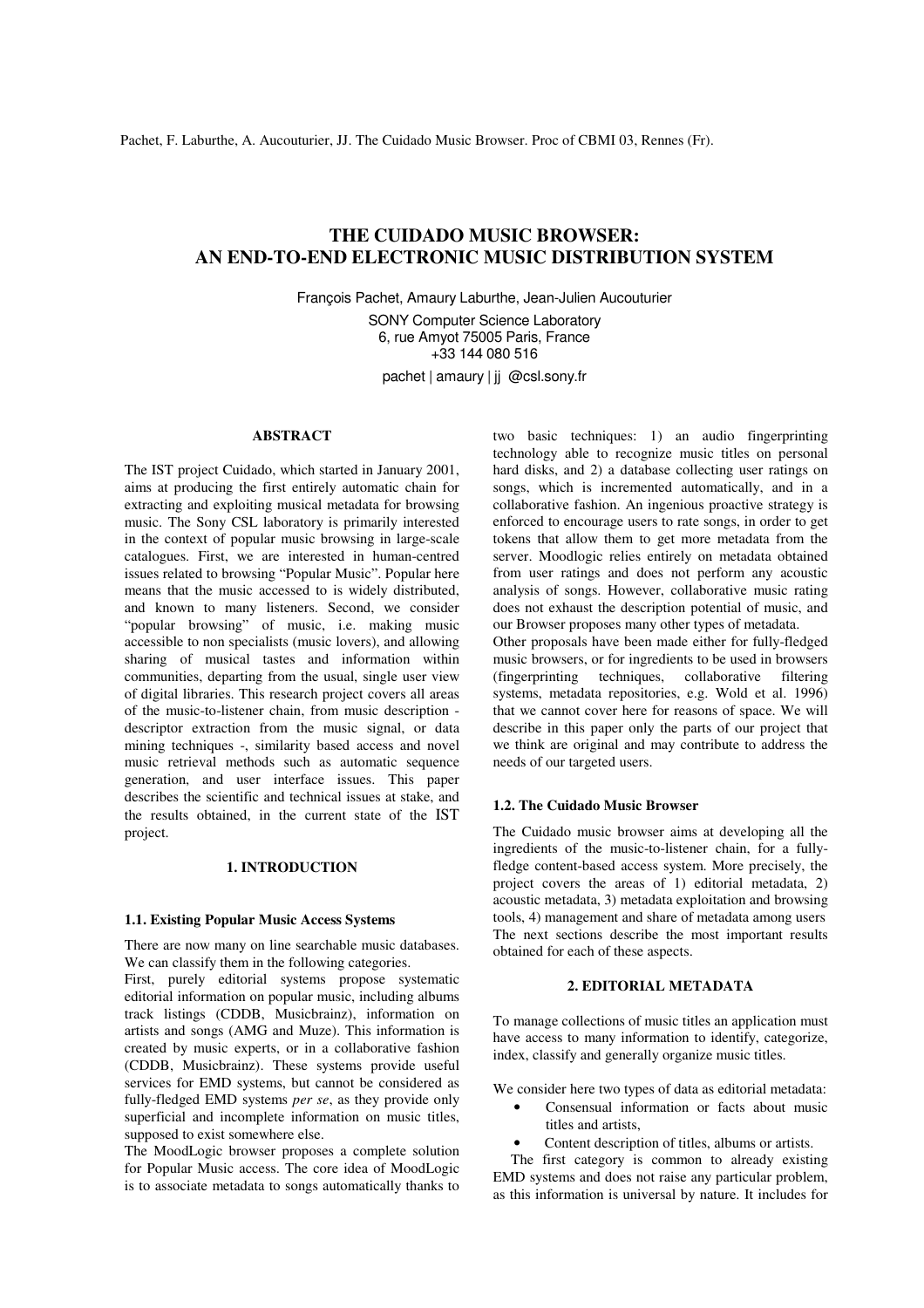instance: artist and songs name, albums and tracks listing, group members , date of recording for a given title, short biography for artists with date of birth, years of activity, etc.

The second category is more problematic. Content description includes such widely needed information as artist style, artist instruments, song mood, song review, song or artist genre and more generally attributes aiming at describing the intrinsic nature of the musical item at stake (artist or song). These descriptions are useful to the extent that they can be used for musical queries in large catalogues. The music browser enables to issue queries for both categories.

Furthermore, the music browser has a tool (see figure 1) devoted to editorial information management. The global architecture of the system is detailed in section 6. This tool allows editing and adding artists and/or songs properties.

## **2.1. Editorial metadata philosophy**

Editorial metadata are associated distinctly with music titles and artists.

Artists (taken in the most general sense) are key *music identifiers* for many users: Yesterday is by "The Beatles", and "The  $5<sup>th</sup>$  symphony" is by Beethoven. Artists are used also for solving ambiguity: "With a Little Help from my Friends" by the Beatles, is definitely not the same tune as the version by Bruce Springsteen. The "Stabat Matter" by Pergolese is not the one by Boccherini, etc. We call these artists "primary artists" as they are most commonly used to identify music titles. These examples show that primary artists are common ways of identifying music titles but also that the role of primary artists changes with styles: in Classical music, primary artists are usually composers. In non Classical music they are usually performers. In our Browser, we introduced the notion of primary artists in a deliberate ambiguous way, to cope for Classical and non Classical music in a uniform way.

There are cases where primary artists are not enough for characterizing the identity of a piece. The "1<sup>st</sup> partita" of Bach has been recorded by Glenn Gould, and also by many other pianists, and this distinction is of course very important: not only for interpreters, but also for conductors (for orchestral pieces). In non-Classical music the need for secondary artists is also obvious, for instance to indicate that the Springsteen version of "A little help" is indeed a Beatles song.

Existing repositories of editorial information do not provide systematic schemes for accessing artists and their relations to songs. This led us to constitute a database of artists, or more generally of "Musical Human Entities" (MHE), including both performers, composers, but also groups (the Beatles), orchestra (the Berlin Philharmonic), duets (Paul McCartney & Michael Jacskon). To each artist (or MHE) is associated a limited but useful set of properties in fixed ontologies: type (composer, singer,

instrumentist, etc.), country of origin, language (for singers), type of voice (for singers also), main instrument (for instrumentists). Other information concern the relation MHE entertain with each other. For instance, Paul McCartney is a *memberOf* The Beatles, and artist Phil Collins a *memberOf* the group Genesis. The Editorial MHE database may be seen more as a knowledge base than a database.



**Figure 1 – The editorial data management panel**

Concerning music titles, our tool enables basic editions as title name or keywords, as well as less obvious features such as title genre, primary and secondary artist introduced before.

Both artists and songs can be associated with a specific genre. Genres are badly needed for accessing music, and are as badly ill-defined. Our studies on existing taxonomies of genres have shown that there is no consensus, and that a consensus is probably impossible [4]. However, we propose here several ways to partially solve this problem. After several years of trials [20] and errors, we ended up with a simple two-level genre taxonomy consisting of 250 genres. The main property of this taxonomy is flexibility: users can classify artists or songs either in a generic way (Classical, Jazz), more precisely (Jazz / BeBop, Classical/Baroque). However, simpler taxonomies may also produce frustration, as some categories may contain artists or songs that users would consider very different. To make our taxonomy more flexible, we have introduced an optional "keyword" field, which may contain free words. These words may be entered by users to further refine their own classification perspective on artists or songs. This simple yet flexible approach has the advantage of uniformity: artists and songs are classified in the same taxonomy, allowing for various degrees of precision. For instance, The Beatles is classified in "Pop / Brit", but Beatles songs may be classified in other genres (e.g. "Revolution 9" is "Rock / Experimental").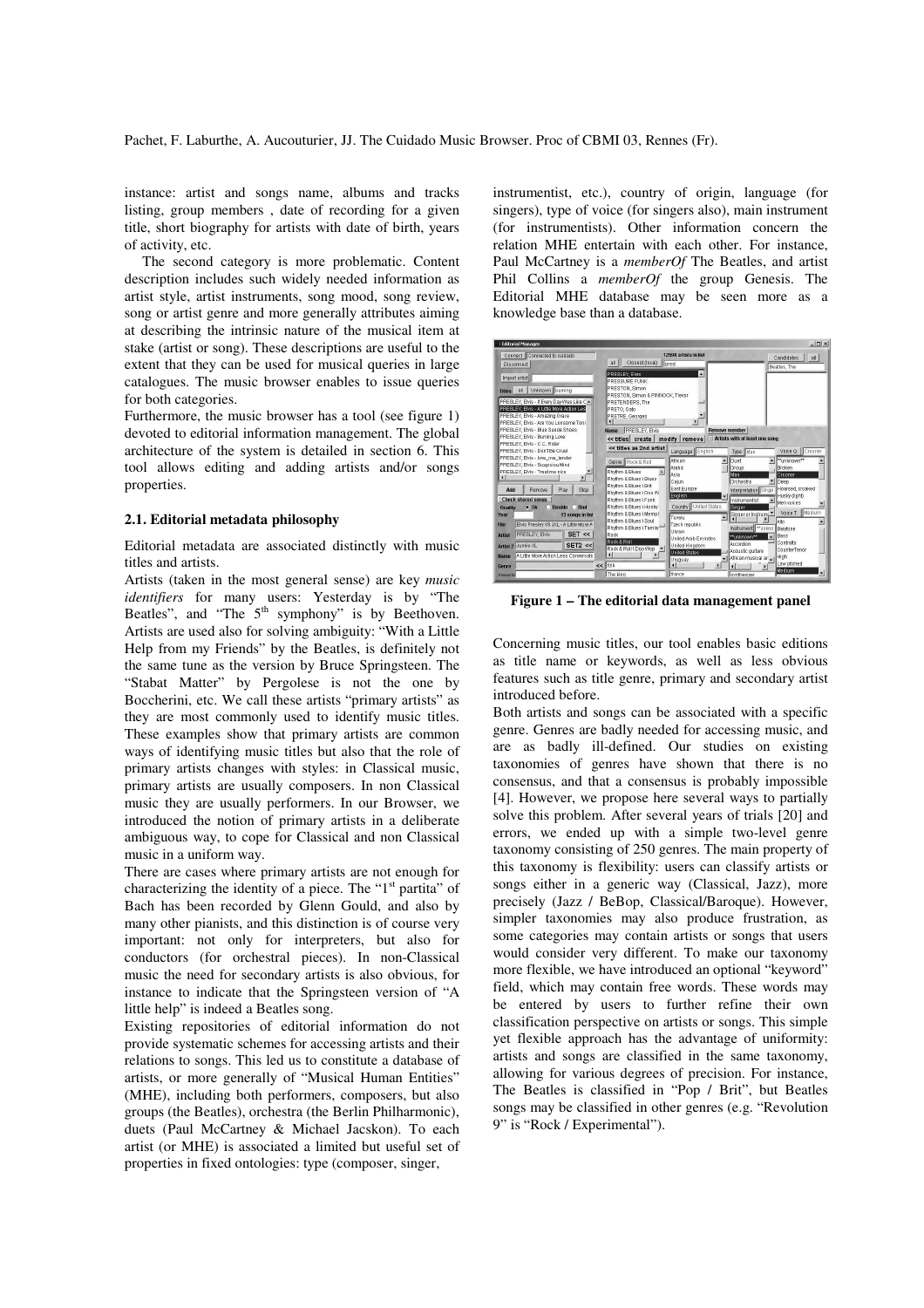

**Figure 2 – the "member\_of" predicate**

# **3. ACOUSTIC METADATA**

The main type of metadata that the MB proposes for songs besides editorial information is acoustic metadata, i.e. information extracted from the audio signal. The Mpeg7 standard aims at providing a format for representing these information, and a specialized audio group produces specific constructs to represent musical metadata [7]. However, music metadata in Mpeg7 refers in general to low-level, objective information that can be extracted automatically in a systematic way. Typical descriptors (called LLD for Low-Level Descriptors in the Mpeg7 jargon) proposed by Mpeg7 concern superficial signal characteristics such as Means and Variance of amplitude, spectral frequencies, spectral centroid, ZCR (Zero Crossing Rate), etc.

Concerning high-level descriptors that can be mapped to high-level perceptual categories, Mpeg7 is strictly concerned with the format for representing this information, and not the extraction process *per se*.

# **3.1. Extracting High-Level Music Percepts**

We have conducted in the project several studies focusing on particular dimensions of music that are relevant in our context.

# 3.1.1. Rhythm

We have proposed a rhythm extractor [16], that is able to extract the time series of percussive sounds in music

signals of popular music. Rhythm information is a useful extension of tempo or beat, as proposed by Scheirer in [13]. However, many things remain to be done in the field of rhythm. One key issue seems to rely not so much in how to extract rhythm, but how to exploit the information: most people are unable to describe rhythm with words, and even less to produce rhythm (our attempts at designing a query by rhythm did not prove successful).

# 3.1.2. Energy

In [17], we have addressed another dimension of music pertaining to popular music access, the perceptual energy, i.e. whether a song is thrilling and exciting (e.g. hard rock, dance music), or relaxing and calm (e.g. a piano piece by Schumann).

We have studied the correlation of experimental measures (user tests) with a variety of signal features, such as tempo, raw signal energy, spectral analysis, the associated variances, correlations... as well as their linear combinations (using discrimination analysis) and their possible compositions with signal operators (filters, etc…). The most discriminative parameter we found is  $log 10(\text{var}(diff(x^2)))$ , which gave a classification error of 22% on the validation set.

#### 3.1.3. Timbre

In [2], we have proposed to describe music titles based on their global *timbral quality*. Our motivation is that, although it is difficult to define precisely music taste, it is quite obvious that music taste is often correlated with timbre. Some sounds are pleasing to listeners, other are not. Some timbres are specific to music periods (e.g. the sound of Chick Corea playing on an electric piano), others to musical configurations (e.g. the sound of a symphonic orchestra). In any case, listeners are sensitive to timbre, at least in a global manner.

We model the global "sound" of a music title as a distribution in the space of mel cepstrum coefficients (MFCC). MFCCs provide a compact representation of the signal's spectral envelopes, which are a good correlate of the timbre. By comparing timbre distributions between titles, it is then possible to match music titles of possible very different genres based solely on their timbral color. Figure 3 shows a 3D projection of the feature space (which is originally of dimension 8), showing two distributions of mfccs, each modelled with a mixture of 3 gaussian distributions (GMM). The lightgray GMM is the timbre model of the song "The Beatles – Yesterday", and the dark-gray GMM is the timbre model of the song "Joao Gilberto – Besame Mucho". This two songs have a very similar "sound" (acoustic guitar and a string quartet, plus a gentle and melancholic male voice), and indeed we see that their mfcc distributions are very close.



**Figure 3: comparison of the timbre models of two songs: "The Beatles - Yesterday" and "Joao Gilberto – Besame Mucho"**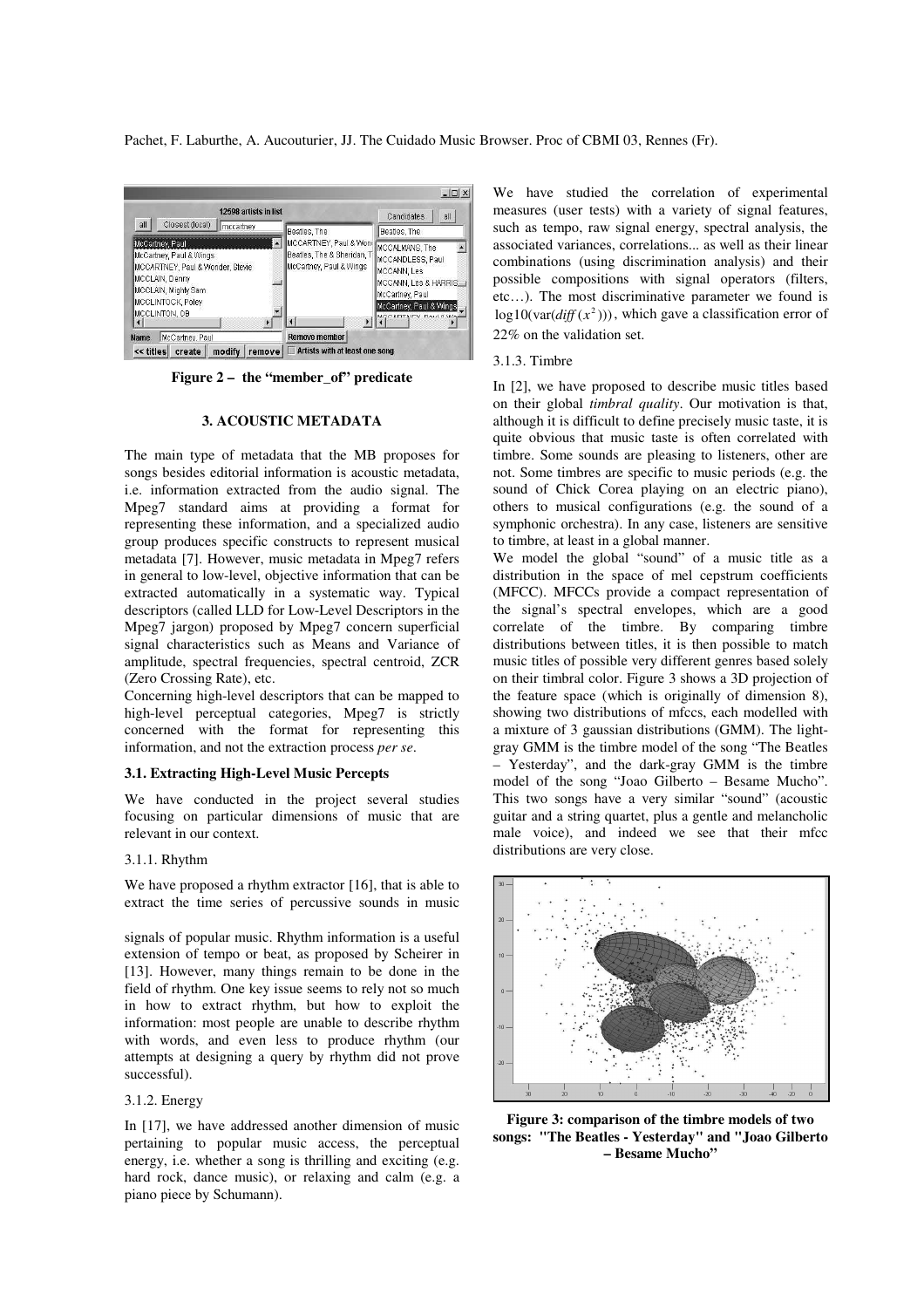## **3.2. EDS: A General Framework for Extracting Extractors**

These various studies in descriptor extraction from acoustic signals have shown that the design of an efficient acoustic extractor is a very heuristic process, which requires sophisticated knowledge of signal processing, intuitions, and experience. Indeed, most approaches in feature extraction as published in the literature consist in using statistical analysis tools to explore spaces of combinations of LLD. The approaches proposed by Peeters [12] and Scheirer [14] typically fall in this category. However, these approaches are not capable of yielding precise extractors, and depend on the nature of the palette of LLD, which usually do not capture the relevant, often intricate and hidden characteristics of audio signals. Consequently, designing extractors is very expensive and hazardous.

On the other hand, user studies have shown that there is a virtually infinite number of extractors of musical attributes that could be useful in EMD systems. Different users have different needs: one – say, a jazz musician might be interested in listening to songs which exhibit a particular chord sequence, another may be interested by the sound ("some saturated guitar with a little bit of chorus"), while another simply wants to find "funky" music for his birthday party. Even when talking about the same attribute, the definitions (i.e. in terms of pattern recognition, the training sets) vary a lot. The perception of "harmonic complexity" of a tune for instance highly depends on the musical expertise of the listener.

These experiments have given rise to a systematic approach to feature extraction, embodied in the EDS system [11]. Departing from the usual LLD approach, the idea of EDS is to automate  $-$  in part or totally  $-$  the process of designing extractors. EDS searches in a richer and more complex space of signal processing functions, much in the same way than experts do: by inventing functions, computing them on test databases, and modifying them until good results are obtained.

To reach this goal EDS uses a genetic programming engine, augmented with fine grained typing system, which allows to characterize precisely the inputs and outputs of functions. EDS uses also rewriting rules to simplify complex signal processing functions (see the example of the Perceval equality being used by EDS to simplify the expression in Figure 4). Finally EDS uses expert knowledge to guide its search, in the form of heuristics.

Typical heuristics include "do not try functions which contain too many repetition of the same operator", or "apply twice a fft on a signal is interesting, but not 3 times", or also "spectral coefficients are particularly useful when applied on signals in the temporal domain, possible filtered", etc.



**Figure 4: Screenshot of the EDS system.**

The current extractors targeted by EDS are Perceptual Energy (or a refinement of the descriptor we designed by hand), discrimination between songs and instrumental, discrimination between studio and live versions of songs, harmonic complexity, etc. The ambitious goal of EDS makes it a project in itself, as it aims at capturing complex knowledge, in an expanding field. However, we think that the contribution to the MIR community is potentially important as it is a first step towards a unified vision of high level audio feature extraction.

## **4. SIMILARITY**

The notion of similarity is of utter importance in the field of music information retrieval, and the expectation to have systems that find songs that are "similar" to one or several seed songs is now second nature. However, here again, similarity is ill-defined, and it can be of many different sorts. For instance, one may consider all the titles by a given artist as similar. And they are, of course, artist-wise. Similarity can also occur at the feature level. For instance, one may consider that Jazz saxophone titles are all similar. Music similarity can yet occur at a larger level, and concern songs in their entirety. For instance, one may consider Beatles titles as similar to titles from, say, the Beach Boys, because they were recorded in the same period, or are considered as the same "style". Or two titles may be considered similar by a user or a community of users for no objective reason, simply because they think so.

#### **4.1. Acoustic similarity**

Feature-based similarity is trivially obtained by defining similarity measures from the metadata obtained and described above, either editorial or acoustic. Most descriptors yield implicit similarity measures that can be useful in some circumstances, e.g. similarity of tempo, of energy, or similarity based on artist relationships, etc.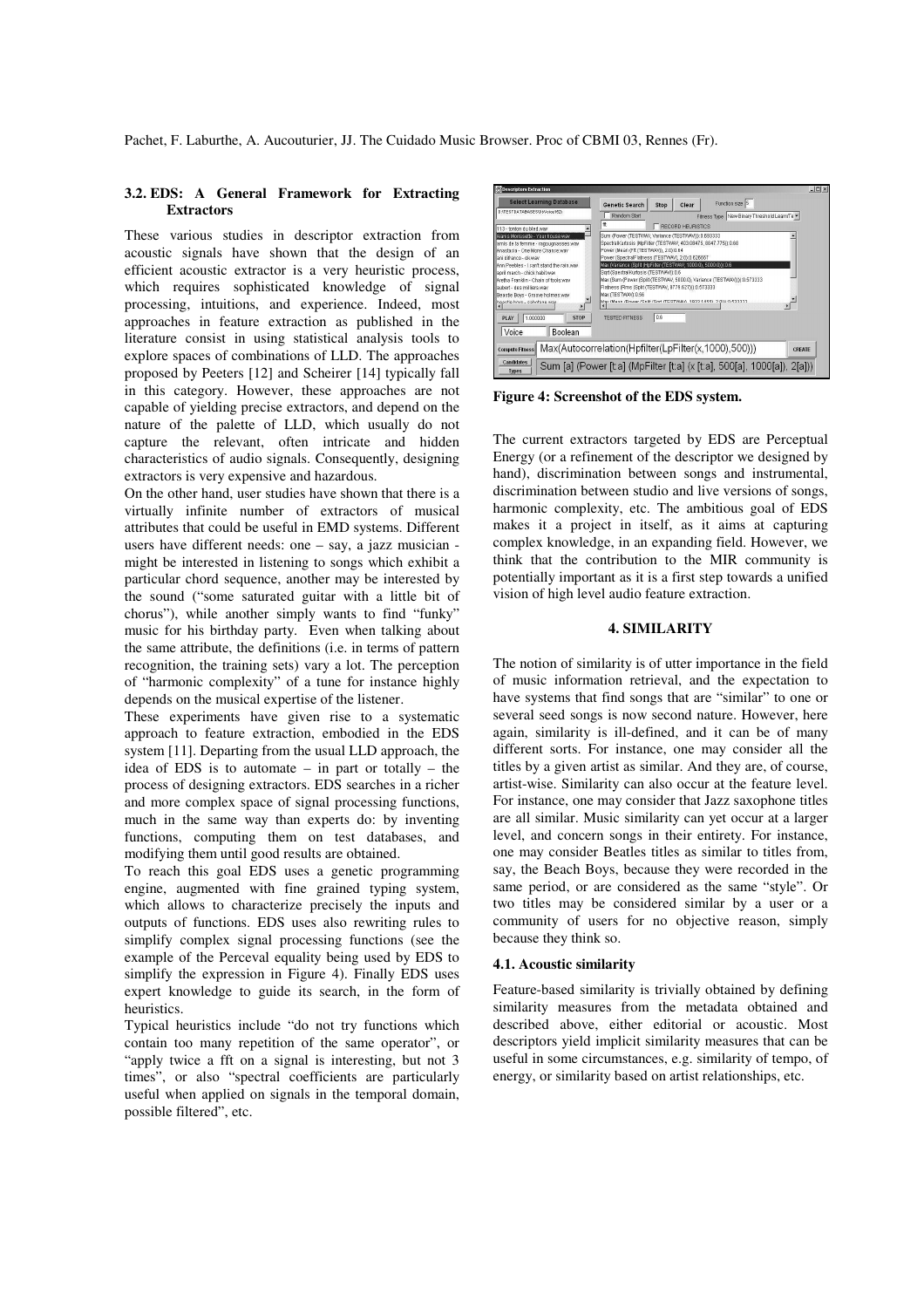

**Figure 5: the "Find by Similarity" panel in the Music Browser**

One very interesting similarity that we already mentioned is based on the global "timbre" of the songs. The distance analysis is based on Gaussian models of Cepstrum coefficients as described in [2]: a first model is sampled and then the likelihood of the samples is computed given the other model. Figure 5 shows a screenshot of the "Find by Similarity" panel in the Music Browser. Here, the user has select a jazz piano song ("Ahmad Jamal- L'instant de Vérité"), and asked the system to return "songs that sound the same". The result lists contains songs of many genres, which all contain romantic-styled piano: New Orleans Jazz (G. Mirabassi), Classical piano pieces (Schumann, Chopin), and even a "Variety" song (William Sheller, a French singer and pianist who had a classical training).

## **4.2. Cultural Similarity**

Cultural similarity is based on a well-known technique used in statistical linguistics: co-occurrence analysis. Cooccurrence analysis is based on a simple idea: if two items appear in the same context, it is obvious that there is some kind of similarity between them. In linguistics, co-occurrence analysis based on large corpora of written and spoken text has been used to extract clusters of semantically related words. Similarity measurements based on co-occurrence counts have been demonstrated to be cognitively plausible [10]. We have identified several interesting corpora:

- The web,
- Radio programs,
- Compilations.

In the framework of Cuidado we are currently exploiting the web with a crawler specifically designed for this task.

## 4.2.1. The Cuidado Crawler:

It is a multi-thread software designed to crawl the web. Its goal is to gather as many web pages as possible, parsing every word and every link on each page. Each crawled web page is given a score according to the presence of keywords. Each url gathered on the page is given the score of the page. Several crawling modes are available from blind crawling (no keywords, only a few starting urls) to narrow crawling (specific keywords that can be changed dynamically)

The cuidado Crawler can create/handle several crawling database. Each user can create as many databases as his hard drive can contain. Therefore, users can create database on specific topics or according to specific tastes. For example, if you interested in "intelligent techno". There is over 118000 hits in Google for this query and probably more when you will read this. You can start crawling using the first answers provided by Google as well as specific keywords you entered like "new, research, noise, click and avant-garde". Therefore you construct an "intelligent-techno" oriented database which favours your vision of intelligent techno thanks to the keywords.



### **Figure 6 The similarity panel with Oasis as closest artist for The Beatles**

The second part of this software is devoted to the distance computation. The various formula used here were introduced in [10]. We are looking for occurrences of words in the same page, taking into account the number of pages where each word is found. To ensure the compatibility with the Music browser users can import any data coming from Cuidado tables. The distance is then computed for each entry and is exported back to the Music Browser as a new distance table (See figure 6).

# **5. EXPLOITATION**

We have covered so far the core technologies for producing content descriptions of music titles. A key issue is the exploitation of these information on the user side. The graphical interface issue is problematic because of the great variety of behaviours of users, and because the actual devices that will be used for large scale access to music catalogues are still unknown (computers ? settop boxes ? PDAs ? telephones ? Hard-disk Hi-FI ?). Many user interfaces have been proposed for music access systems, from straightforward feature-based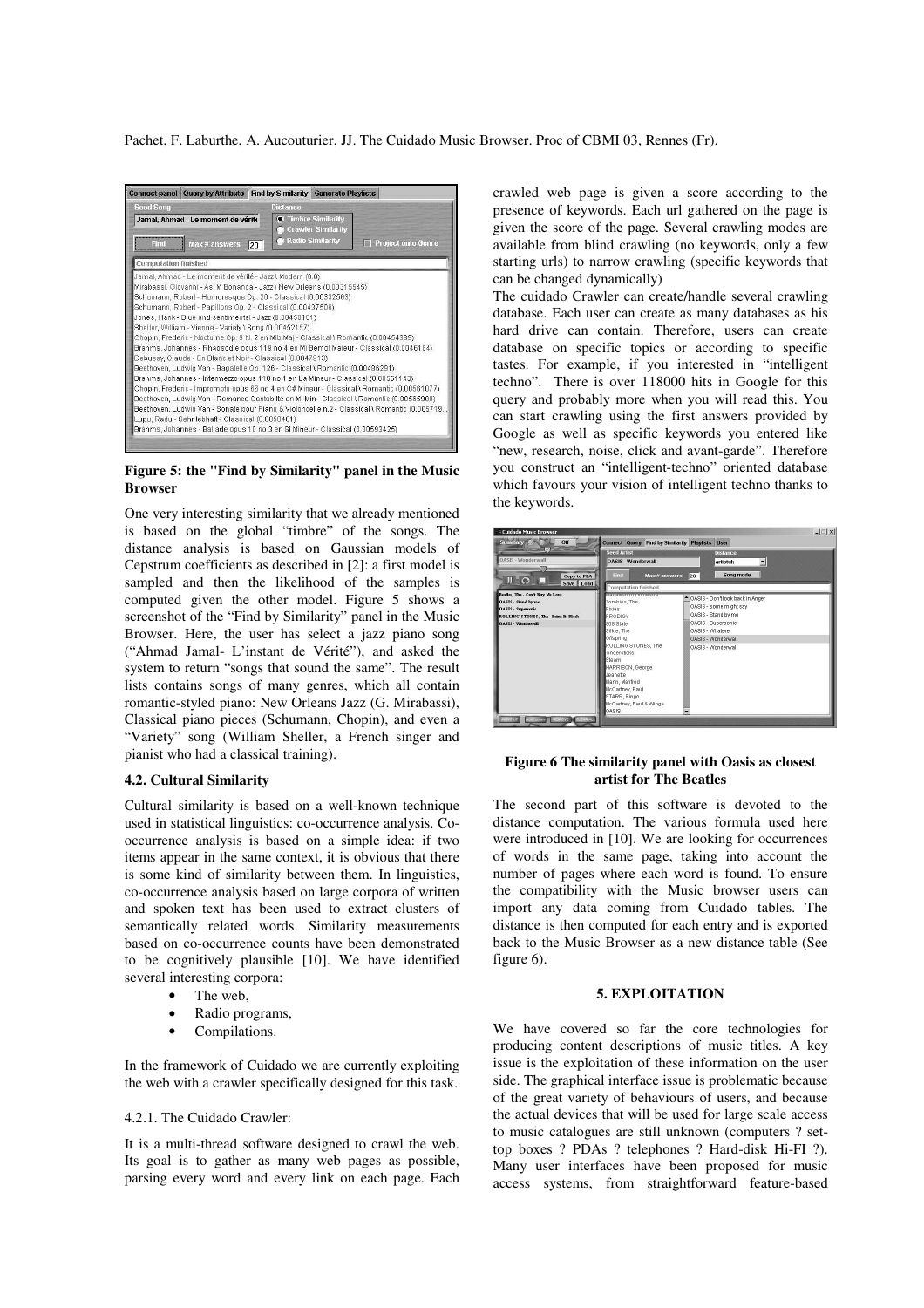search systems to innovative graphical representations of play lists. For instance, Gigabeat display music titles in spirals to reflect similarity relations titles entertain with each other. The gravitational model of SmartTuner of mzz.com, represent titles as mercury balls moving graciously on the screen, to or from "attractors" representing the descriptors selected by the user. However gracious, these interfaces impose a fixed interaction model, and assume a constant attitude of users regarding exploration: either non-explorative music databases in which you get exactly what you query - or very exploratory. But the users may not choose between the two, even less adjust this dimension to their wish. The current interface of the Music Browser aims at allowing users to choose between many modes of music access: explorative, precise, focused or hazardous.

# **5.1. Focused interfaces**



**Figure 7 - Screenshot of the query panel in the Music Browser**

The query panel (figure 7) is mostly dedicated to focused search in the database. In this panel users can issue queries on all available artists and songs metadata.

These metadata can be editorial: artists' names, songs' names, voice quality, etc. as well as computed: subjective energy, tempo, etc. The result of a query is a music titles list. Then this result set can be further filtered to return only songs with fast tempo, or only songs with a male singer. This result list can be transferred to the player for listening/exporting purpose

# **5.2. Explorative interfaces**

#### 5.2.1. Sliding between similarities

An interesting issue resulting from the studies on featurebased and cultural similarities is the comparison between these different sorts of similarity. For instance in Figure 5, a starting title such as "Le moment de vérité" played by Ahmad Jamal, is considered by the MB as similar timbre-wise to "Humoresque Op. 20" by Schumann or "Blue and sentimental" by Hank Jones, but culturally, it is closer to "Ahmad's blues" by Miles Davis, because of the strong relationship between these two players, captured by the web crawler. Of course, there is no grounded truth here, and all these similarities are

relevant. The next issue to solve is to aggregate these similarities, or at least propose users simple and meaningful ways of exploiting these different techniques. In [2], we have proposed an interface, the "aha slider", which allows the user to rank the results of a query according to two possibly orthogonal types of similarity. The slider is simply a way to filter the result set of one similarity according to the values of the second similarity measure. For instance, one can ask for timbrally similar songs which are also very close according to cultural similarity (e.g. "Ahmad's blues" by Miles Davis), or, on the contrary, filter the result set so that it only contains songs which are culturally very distant from the query (e.g. Schumann or William Sheller).

This interface attempts to give the user full control over the degree of surprise and freedom in the way the system satisfies his request. A non-exploratory behavior (e.g. culturally similar) implies that the system should return exactly the answer to the query, or an answer that is as expected as possible (same title, same artist). An exploratory behavior (e.g. culturally distant) consists in letting the system try different regions of the catalogue rather that strictly match the query.

#### 5.2.2. Playlist Generation

An original feature introduced by the Browser is a powerful playlist generation system, based on constraint satisfaction techniques ([2]  $&$  [3]). This technique allows user to get entire music playlists from a catalogue, by specifying only abstract properties on the playlist, such as:

- the playlist should contain 12 different titles,
- the playlist should not last more than 76 minutes,
- the genre of a title should be *close* to the genre of the next title,
- the playlist should contain at least  $60\%$  of *instrumental* titles,
- the sequence should contain titles with increasing tempo, etc.

The problem of generating such playlists given a very large title catalogue with musical metadata, and a set of arbitrary constraints is a NP-hard combinatorial problem. Moreover, in the case of a contradictory set of constraints, there may not be an exact solution. An ideal system should therefore be able to generate good approximate compromises. The Cuidado Music Browser is able to generate such playlists automatically (figure 8), using a fast algorithm based on adaptive search [3].

We give here an example of a 5-title playlist with the following constraints:

1- Timbre continuity: the playlist should be timbrally homogeneous, and shouldn't contain abrupt changes of textures.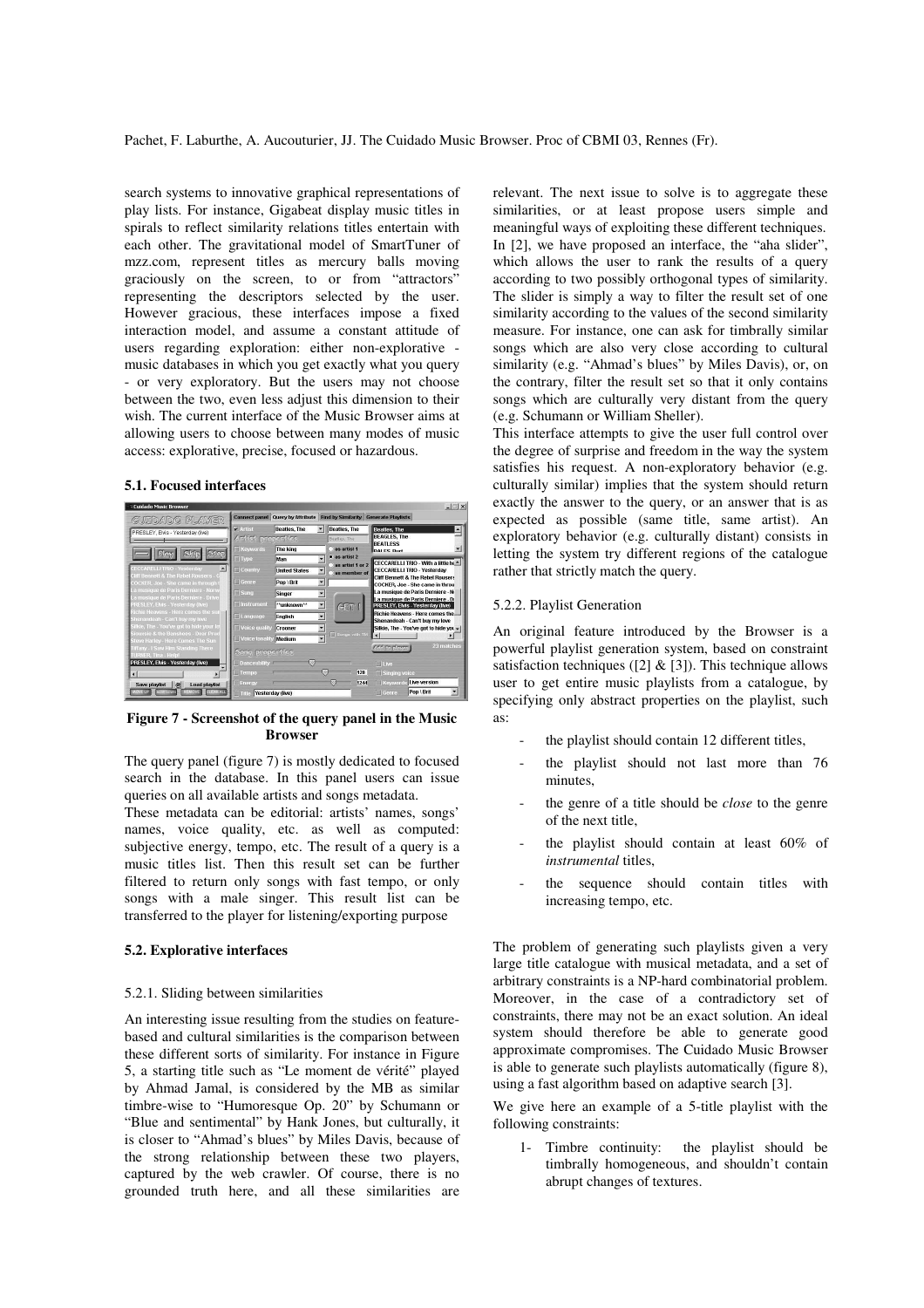- 2- Genre Cardinality: the playlist should contain 30% of Rock pieces, 30% of Folk, and 30% of Pop
- 3- Genre Distribution: the titles of the same genre should be as separated as possible.

| ⊽<br>⊽<br>г<br>⊽        | Constraint set:<br>all artists are different<br>all genres are different<br>the tempo is increasing | Playlist:<br>The Brothers Four - Greenfields - Folk \ Revisal                                                                                                        | ADD TO<br>PLAYER<br>ELLA FITZGERALD - JUST SQUEEZE ME - Jazz \ Song<br>ARLO GUTHRIE - CITY OF NEW ORLEANS - Folk \ Rock<br>Alanis Morissette - perfect - Rock \ California \ Alternatif<br>Fiona Apple - Pale September - Rock \ Folk \ Alternatif | <b>RemoveTitle</b>    |
|-------------------------|-----------------------------------------------------------------------------------------------------|----------------------------------------------------------------------------------------------------------------------------------------------------------------------|----------------------------------------------------------------------------------------------------------------------------------------------------------------------------------------------------------------------------------------------------|-----------------------|
|                         |                                                                                                     |                                                                                                                                                                      |                                                                                                                                                                                                                                                    |                       |
| $\overline{v}$<br>◸     | at least 10 % of jazz songs<br>about 50% of folk songs<br>at least 40% of rock songs                | Donovan - Mellow vellow - Folk \ Pop<br>HARMONIUM - VERT - Felk<br>Deep Purple - Perfect Strangers - Hard \ Rock                                                     | RADI Y DRAWN ROY - DISILLISION - Rock \ Alfernatif<br>MES SOULIERS SONT ROUGES - QUAND PLUS RIEN NE VA - Rock \ Alternatif \ Folk                                                                                                                  |                       |
| ⊽<br>◸                  | the genre is continuous.<br>from tilleto title<br>Folk titles should be<br>as distant as possible   | $\blacktriangleleft$                                                                                                                                                 |                                                                                                                                                                                                                                                    | $\blacktriangleright$ |
| <b>Compute Playlist</b> | from one another<br>Size: 10<br><b>Expert Constraint Specification</b>                              | Description:<br>Title = CITY OF NEW ORLEANS<br>Artist = ARLO GUTHRIE<br>Genre =Folk \ Rock<br>$Tempo = 75$<br>Energy=0.033948<br>Type = Man<br>Interpretation =Vocal |                                                                                                                                                                                                                                                    |                       |

**Figure 8 - Screenshot of the playlist generation system**

One solution found by the system is the following playlist:

- Rolling Stones You Can't always get what you want - Genre = Pop/Blues
- Nick Drake One of these things first Genre = Folk/Pop
- Radiohead Motion Picture Soundtrack Genre  $=$  Rock/Brit
- The Beatles Mother Nature's Son Genre = Pop/Brit
- Tracy Chapman Talkin'about a Revolution Genre = Folk/Pop

# **6. ARCHITECTURE**

This section describes the general architecture of the Music Browser (Figure 9). The central element of the architecture is the metadata server. This server is a MySQL database hosted on a SQL server. The server acts both as a server for Php scripts and servlets. The MusicBrowser is implemented in Java and communicates with the MySQL database using JDBC drivers. The metadata server runs a Php server accessible over the Internet. Specific Php scripts allow client applications to fetch and submit metadata to this server.

The music browser contains four panels aimed at music title access: the player, the query panel, the similarity panel and the playlist panel.

Additionally, the browser includes Two management tools: the editorial data management tool and the extractor and computation management tool. The purpose of the computation management tool is to compute descriptors for the songs in the database as well as distance matrix. It can use any stand-alone extractor (exe or bat files) developed by third party. The editorial metadata management tool is used to manage artists and songs properties. It provides choice lists for each property and enables basic editions such as title name or keywords, as well as title genre, primary and secondary artist, as described in section 2.1. This tool interacts online with our metadata server.



**Figure 9 – General interaction of all components**

Lastly, with the apparition of ad-hoc networks, users can share their data easily with other users and in a transparent way. This situation raises an issue in the management and synchronization of metadata. We describe in [18] a solution to allow both private and shared metadata to coexist in a single environment.

## **7. CONCLUSION**

The Cuidado music browser is the first large scale, fully content-based music access system. It includes all the technologies needed to extract descriptors, create similarity relations, and make these information easily available to users. In this final stage of the project, the system is fully operational, and user tests have started to assess the usability of content information for music access. Further work concentrates on scalability issues, in particular the speed up of extraction algorithms and similarity matrix computation.

# **8. REFERENCES**

- [1] Allamanche, E. Herre, J. Helmuth, O. Frba, B. Kasten, T. and Cremer, M. (2001) "Content-Based Identification of Audio Material Using MPEG-7 Low Level Description" in Proc. of the Int. Symp. of Music Information Retrieval.
- [2] Aucouturier, J.-J. Pachet, F. (2002) Music similarity measures: what's the use ? Proc. of the 3rd Int.